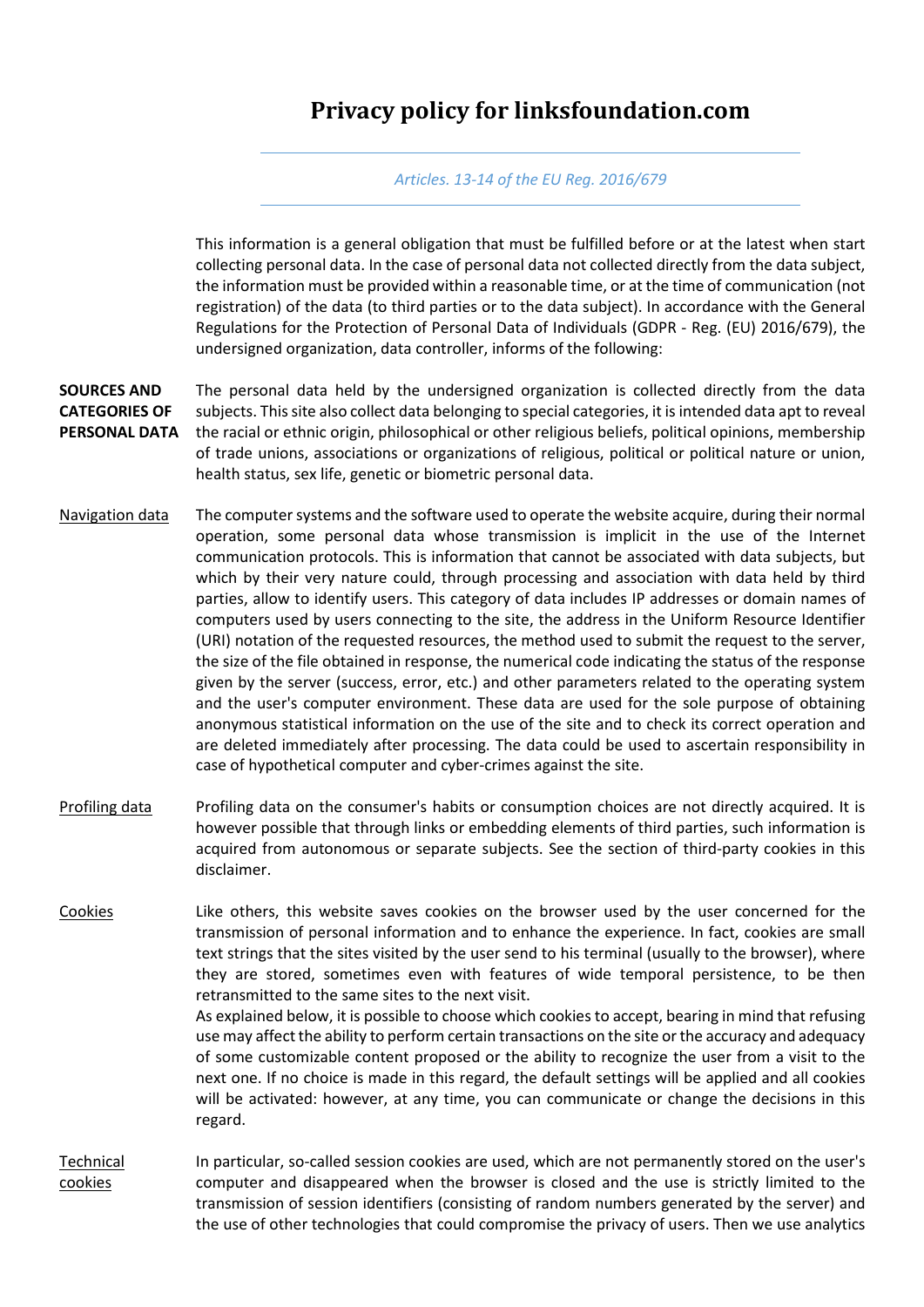cookies, collecting information (geographic and web origin, technology used, language, pages of entry, visit, exit, time spent, etc.) and generating website usage statistics without personal identification of individual visitors. The opt-out mechanism is in force. Technical cookies are not disclosed to third parties as necessary or useful for the operation of the site; therefore, they are processed only by persons qualified as persons in charge, data processors or system administrators.

Third-party cookies Finally, the site incorporates cookies and other elements (tags, pixels, and cc.) Of third parties (autonomous and on which the Owner has no responsibility) that also perform profiling activities and for which you refer to the respective sites:

- [AddThis](http://www.addthis.com/privacy) (widget)
- [AddToAny](https://www.addtoany.com/privacy) (widget)
- [GetClicky](https://clicky.com/terms/privacy) (web statistics tool)
- cdn.syndication.twimg.com (widget)
- Data provided voluntarily by the user The optional, explicit and voluntary sending of electronic mail to the addresses indicated on the site entails the subsequent acquisition of the sender's address, necessary to respond to requests, as well as any other personal data included in the email. Even the explicit and voluntary sending of the forms that can be filled in on the website containing the data of the data subject involves processing to comply with the pre-contractual obligations or the performance of the services provided by sending the forms. Such information in the forms may concern personal data, contact details, telephone numbers, email addresses of the data subjects and identified and identifiable third parties with the user of the site. However, specific summary information will be progressively reported or displayed on the pages of the site prepared for special services on request.
- Application form It is possible to send your application for a job position, sending your data and an updated Curriculum Vitae including authorization to process sensitive data.

**PURPOSE AND LEGAL BASIS OF** 

- **TREATMENT**
- Personal data are used (ref. Artt.6 (b) of the GDPR):
	- a) to allow navigation on the site and
	- b) if necessary to perform the service or the service requested as part of the normal activity carried out by the organization (food sector: groats, flours, production of pasta, bakery products, rice)

Furthermore, all personal data can be processed:

- c) for purposes connected to obligations established by law, as well as by provisions issued by authorities authorized by the law (see articles 6 (c) and 9 (b, g, h) of the GDPR);
- d) for the assessment, exercise or defense of a right in court and out-of-court (legitimate interest) of the organization (see articles 6 (f) and 9 (f) of the GDPR);
- e) for direct marketing purposes according to the legitimate interests of the Owner in particular; for cookies, advertising ids used to display advertisements and ads; for e-mail addresses for sending the newsletter; for navigation and usage logs to protect site and service from cyber-attacks; in these cases the data subject can always refuse consent so that the Data Controller will abstain from processing (see Article 6 (f) of the GDPR);
- f) for functional purposes to the activity for which the data subject has the right to express or not the consent, such as for example. subscription to the newsletter to receive information messages and to promote and sell products and services, measure satisfaction, communicate data to third parties for receiving information, promotional and marketing communications (GDPR art.6 (a))
- g) with the consent of the data subject, in the case of sensitive data (ref. art.9 (a) of the GDPR)
- h) with the consent of the data subject, by profiling the data subject (article 6 (a) of the GDPR)

 **CONSEQUENCES OF THE REFUSAL**  The provision of data collected from the data subject is optional but essential for processing them for the purposes in letters a) and b). In the event that the parties do not communicate their indispensable data and do not allow the processing, it will not be possible to carry out and put in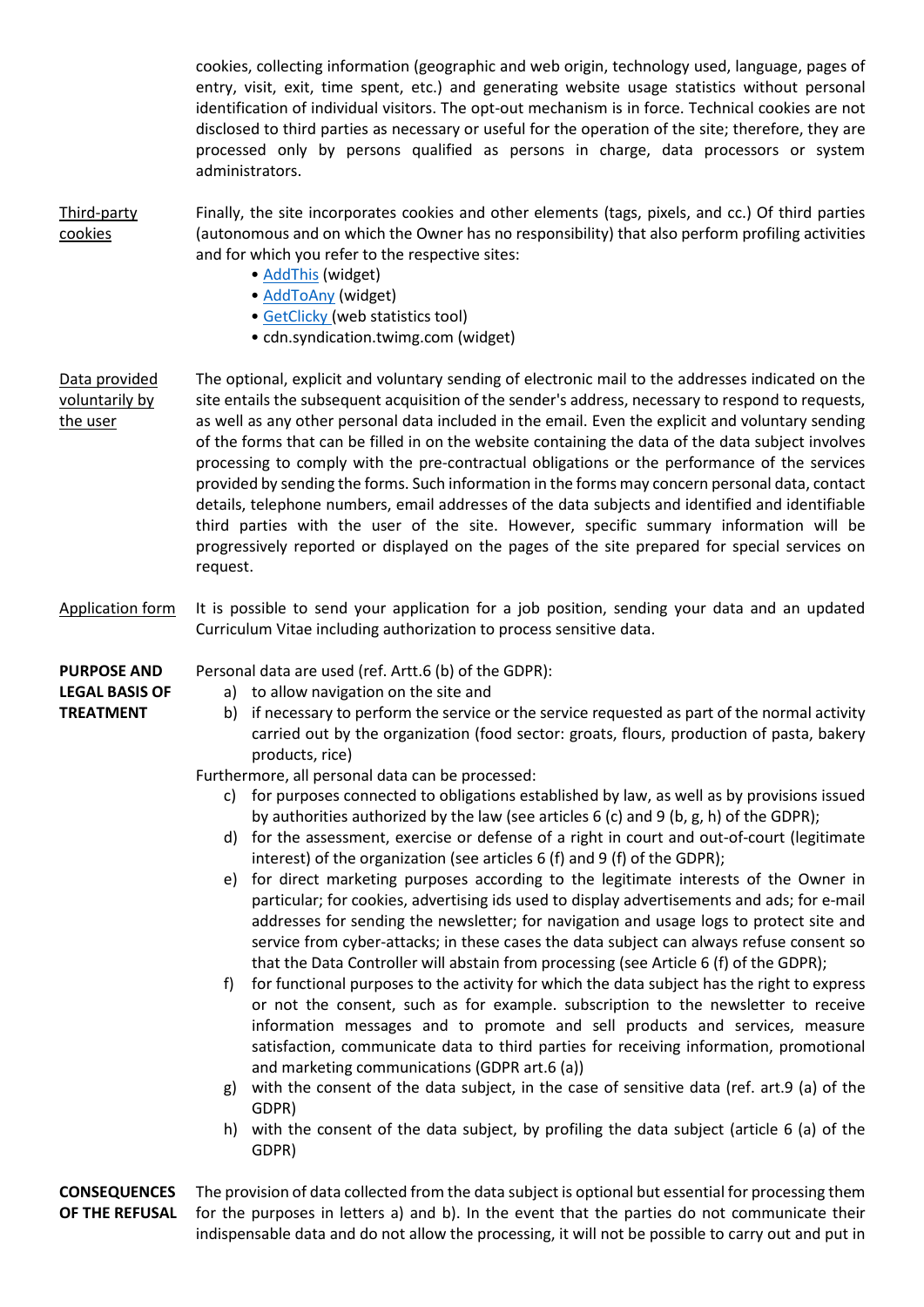**OF PROVIDING THE DATA** place the proposed services and to follow the contractual obligations undertaken, with a consequent prejudice for the correct fulfillment of regulatory obligations, such as, e.g., accounting, tax and administrative, etc.

> *Apart from that specified for navigation data, the user is free to provide personal data for cookies and specific requests via forms e.g. on products and / or services. Failure to provide such data may make it impossible to obtain what has been requested.* For all non-essential data, including sensitive data, the conferment is optional. In the absence of consent or incomplete or incorrect conferment of certain data, including sensitive data, the required obligations may be so incomplete as to cause injury or in terms of penalties or loss of benefits, and due to the impossibility of ensuring the adequacy of the processing same to the obligations for which it is performed, and for the possible mismatch of the results of the treatment itself to the obligations imposed by the law to which it is addressed, intending to exonerate the organization from any and all liability for any sanctions or provisions afflictive.

**DATA PROCESSING METHODS**

The treatments connected to the web services of the site are processed with automated tools for the time strictly necessary to achieve the purposes for which they were collected; they take place at the server in Italy or the EU and are only handled by technical staff in charge of processing, or by persons in charge of maintenance and administration. Specific security measures are observed to prevent data loss, illicit or incorrect use and unauthorized access and loss of confidentiality. The structure is equipped with anti-intrusion devices, firewall, log and disaster recovery. Specific mechanisms of encryption and segregation of data and authentication and authorization of users are used.

Data processing means the collection, recording, organization, storage, processing, modification, cancellation and destruction or the combination of two or more of these operations. In relation to the aforementioned purposes, the processing of personal data takes place using manual, computerized and telematic tools, with logic strictly related to the purposes themselves and, in any case, in order to guarantee the security and confidentiality of personal data will therefore be processed in compliance with the methods indicated art. 5 EU Reg. 2016/679, which provides, moreover, that the data are processed lawfully and fairly, collected and recorded for specific, explicit and legitimate, exact, and if necessary updated, relevant, complete and not excessive in relation to the purposes of the processing, respecting the fundamental rights and freedoms, as well as the dignity of the person concerned, with particular reference to privacy and personal identity, through measures of protection and security. The undersigned organization has prepared and will further improve the security system for accessing and storing data. There is no automated decision-making process (e.g. for profiling).

 **EXTRA UE TRANSFERS** The treatment takes place in countries outside the EU and outside the EEA, when connections to the site come from these countries (at the request of the data subject party who is there).

 **PERIOD OF CONSERVATION**  Personal data will be kept, in general, as long as the purposes of the processing persist according to the category of data processed.

 **CATEGORIES OF**  The data (only the indispensable ones) are communicated

**RECIPIENTS** • to persons in charge of processing, both internal and external to the organization, who perform specific tasks and operations (site administration, analysis of navigation data, traffic, profiling, management of emails and forms sent voluntarily by the user, processing of e-commerce requests and orders, etc.)

• in the cases and to the subjects foreseen by the law

The data will not be disseminated unless otherwise required by law or prior to anonymization. Except as specified for cookies and elements of third parties, without the prior general consent of the party to communications to third parties, it will be possible to run exclusively to services that do not provide such communications. In case of necessity specific and precise consents will be required and the subjects who will receive the data will use them as autonomous data controllers.

In some cases (not subject to the ordinary management of this site) the Authority may request